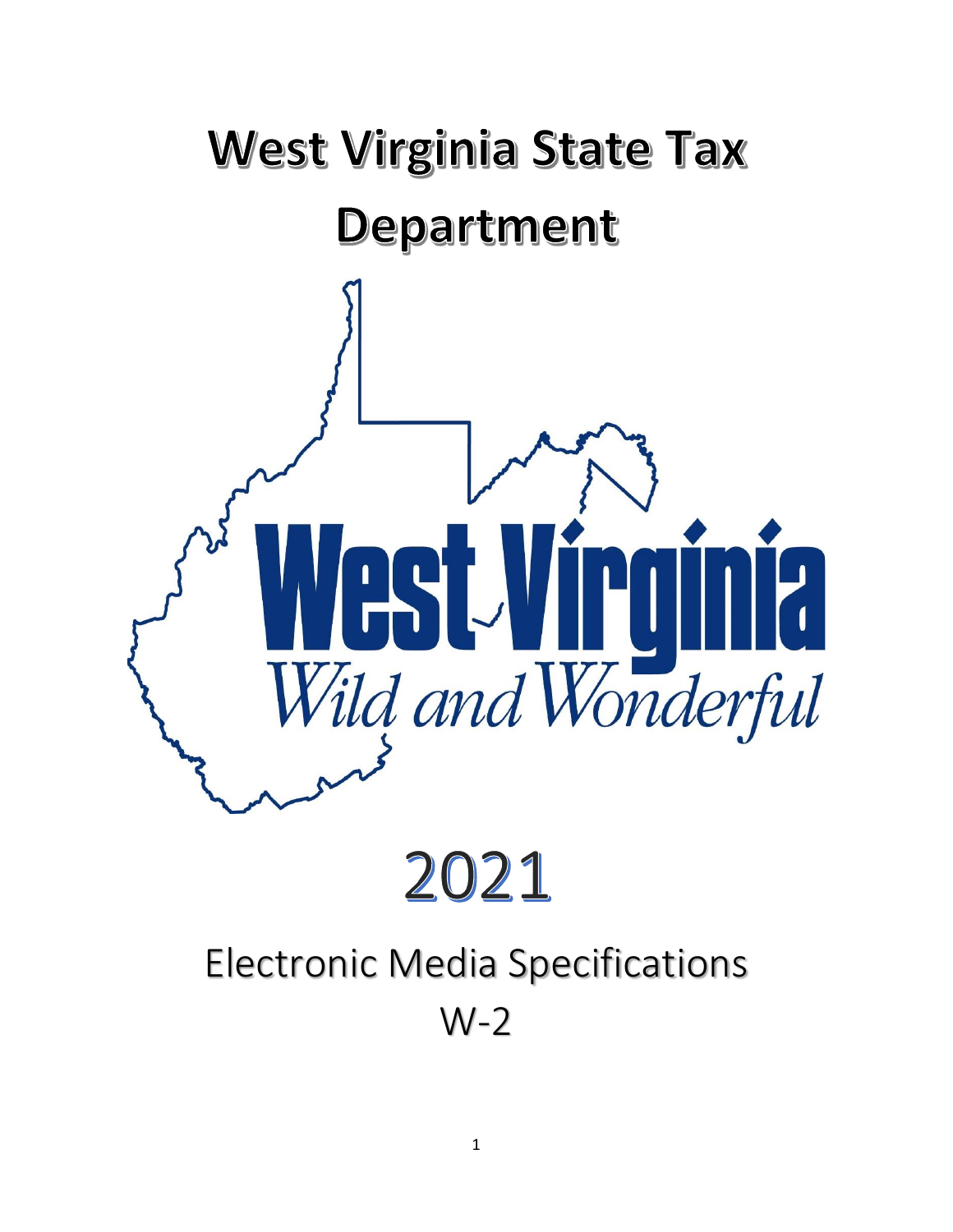## **Table of Contents**

| 1. What's New & General information        | Page 3  |
|--------------------------------------------|---------|
| 2. My Taxes                                | Page 4  |
| <b>3.</b> Record Format & Record Delimiter | Page 5  |
| 4. Required RS record layout               | Page 6  |
| 5. Required RV record layout               | Page 7  |
| <b>6.</b> Splitting Large Files            | Page 8  |
| 7. Importing W-2 Files via MyTaxes         | Page 9  |
| 8. Contact information                     | Page 10 |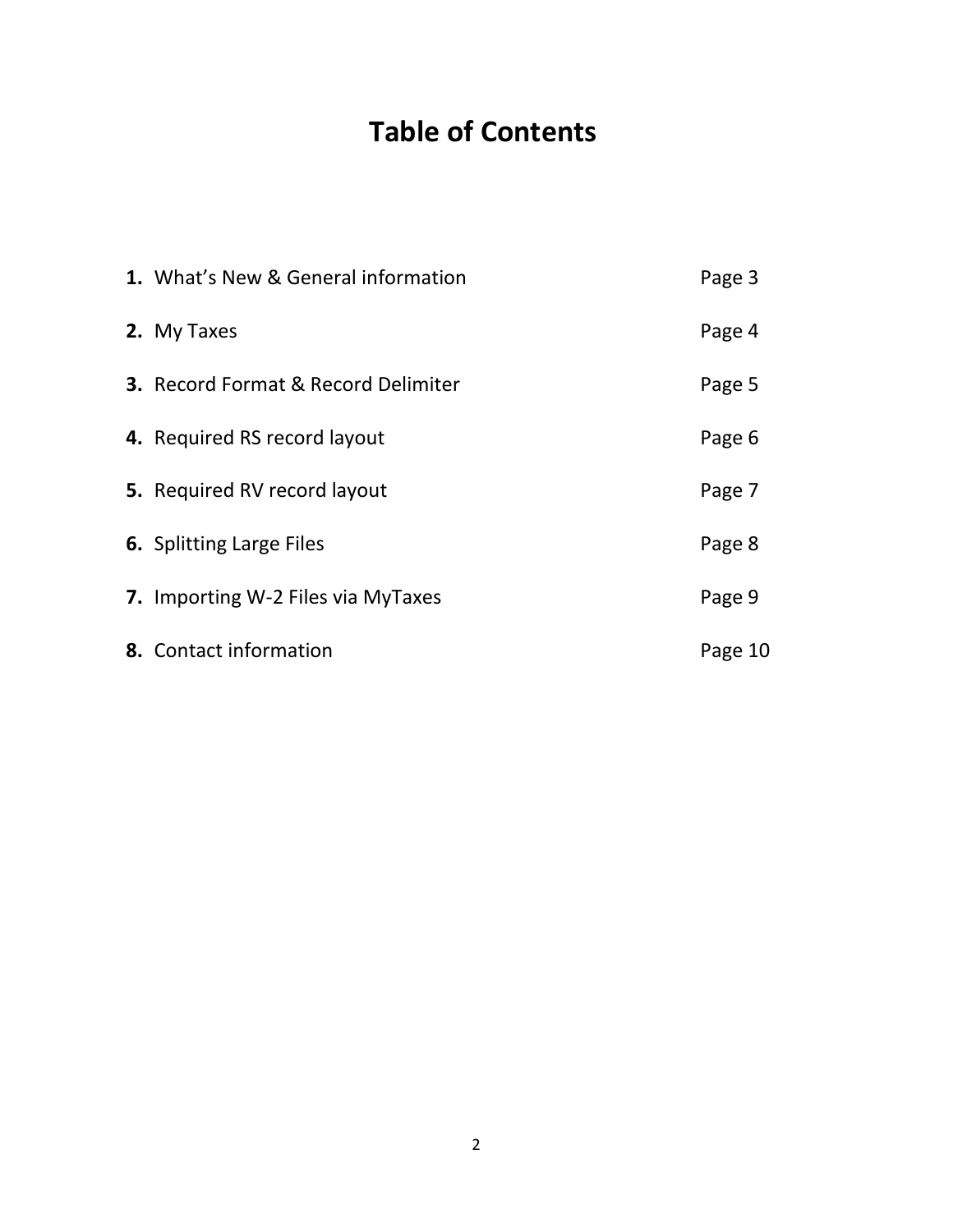## **New for 2021**

- ✓ **West Virginia can no longer accept CD ROM! You must file your W-2 data using the upload feature on our website: [https://mytaxes.wvtax.gov](https://mytaxes.wvtax.gov/)** *(see page 4 for registration instructions)*
- $\checkmark$  Any employer who uses a payroll service or is required to file a withholding return for 25 or more employees must file electronically.
- $\checkmark$  WV/IT-103 Year-End Reconciliation and W-2 data is due January 31.
- $\checkmark$  All files MUST contain the IT-103 in the RV record (see pg. 7)
	- $\checkmark$  Note! The money fields in the RV record differ from the standard EFW2 format
		- $\checkmark$  Use only WHOLE DOLLAR entries (see pg. 7)
- $\checkmark$  The submission MUST include the RS and RV record (pgs. 6-7)
	- $\checkmark$  For every RE, there must be a corresponding RV record

## General Information

- **West Virginia Accepts EFW2 Format ONLY**! We follow the current Social Security Administration's EFW2 publication located: [https://www.ssa.gov/employer/EFW2&EFW2C.htm?\\_ga=2.256134920.226340051.1603121534-](https://www.ssa.gov/employer/EFW2&EFW2C.htm?_ga=2.256134920.226340051.1603121534-1129845913.1603121534) [1129845913.1603121534](https://www.ssa.gov/employer/EFW2&EFW2C.htm?_ga=2.256134920.226340051.1603121534-1129845913.1603121534)
- ONLY Submit your file ONE time. Duplicate submissions will negatively impact your account and the accounts of those you have submitted for.
- ALL Files submitted to West Virginia MUST be in text (.txt) format, 512 bytes in length per line
- All files MUST have record delimiters.
- Corrected W-2s must be submitted on paper with an amended WV/IT-103 form
- File size can be no larger than 30,000 records per file. Large files will need to be split. Each file must contain a full set of record types: RA, RE, RW, RS, RT, RV & RF (see page 8 for details)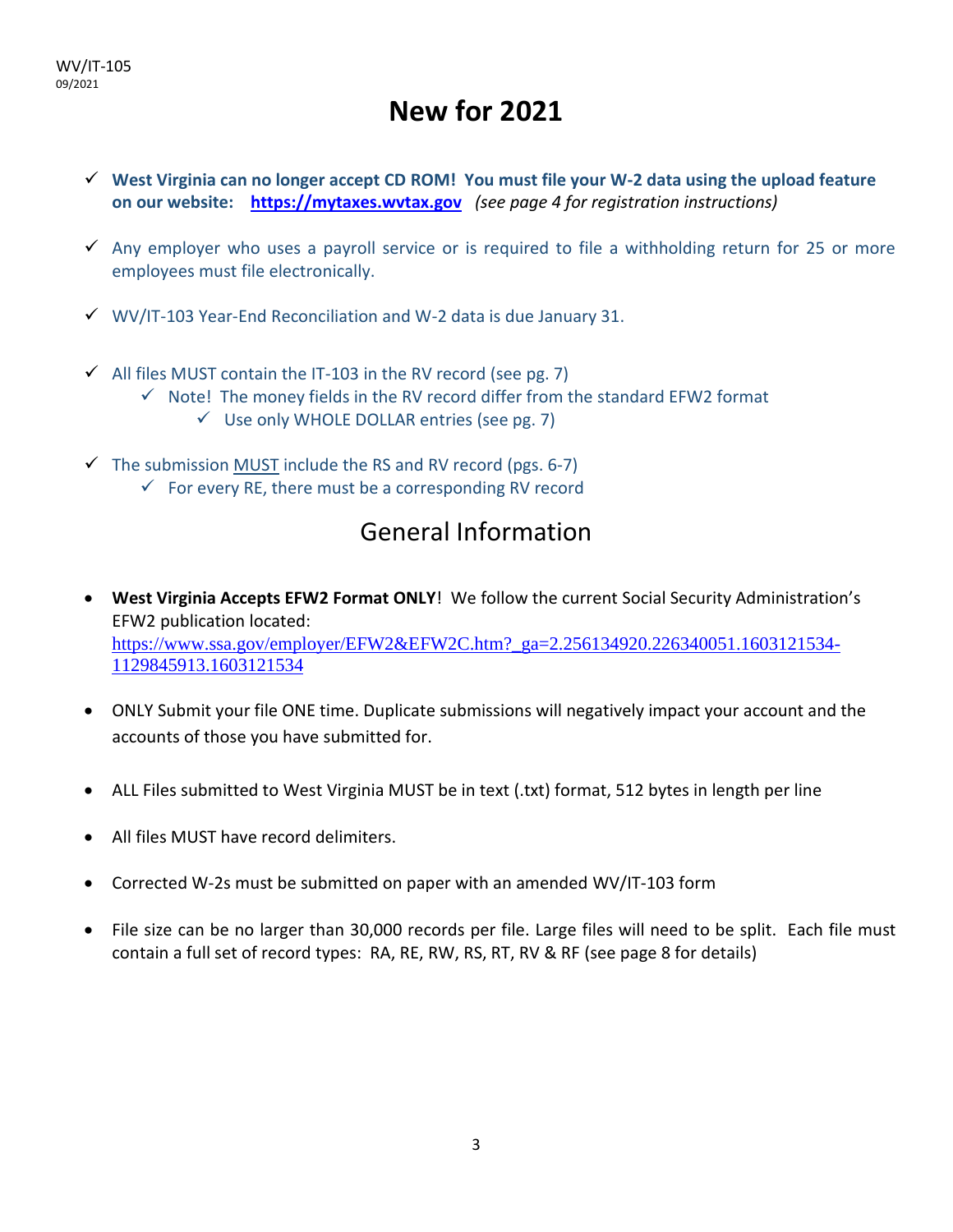## mytaxes.wvtax.gov

MyTaxes provides a more secure environment to submit data files and requires less paperwork to process. If you are not already registered for MyTaxes, when accessing https://mytaxes.wytax.gov you will be required to complete the following steps:

- Taxpayer Verification This requires your Federal Tax ID Number, individual taxpayer ID number, social security number or WV tax ID number. (If you are unsure of your WV ID, contact Taxpayer Services at 1-800-982-8297)
- You will choose a tax account type, the account number and your zip code.
- Create Logon Information
- Add Access to Accounts (Optional)
- Once registered, you may request access to any or all your tax accounts that are available on MyTaxes.

If you are a **Payroll Service Provider** and have not yet registered with WV please send a completed page 1 of the business registration application to: [Christine.D.Stephenson@wv.gov](mailto:Christine.D.Stephenson@wv.gov)

**ALL OTHER registration questions must contact Taxpayer Services Division at 1-800-982-8297**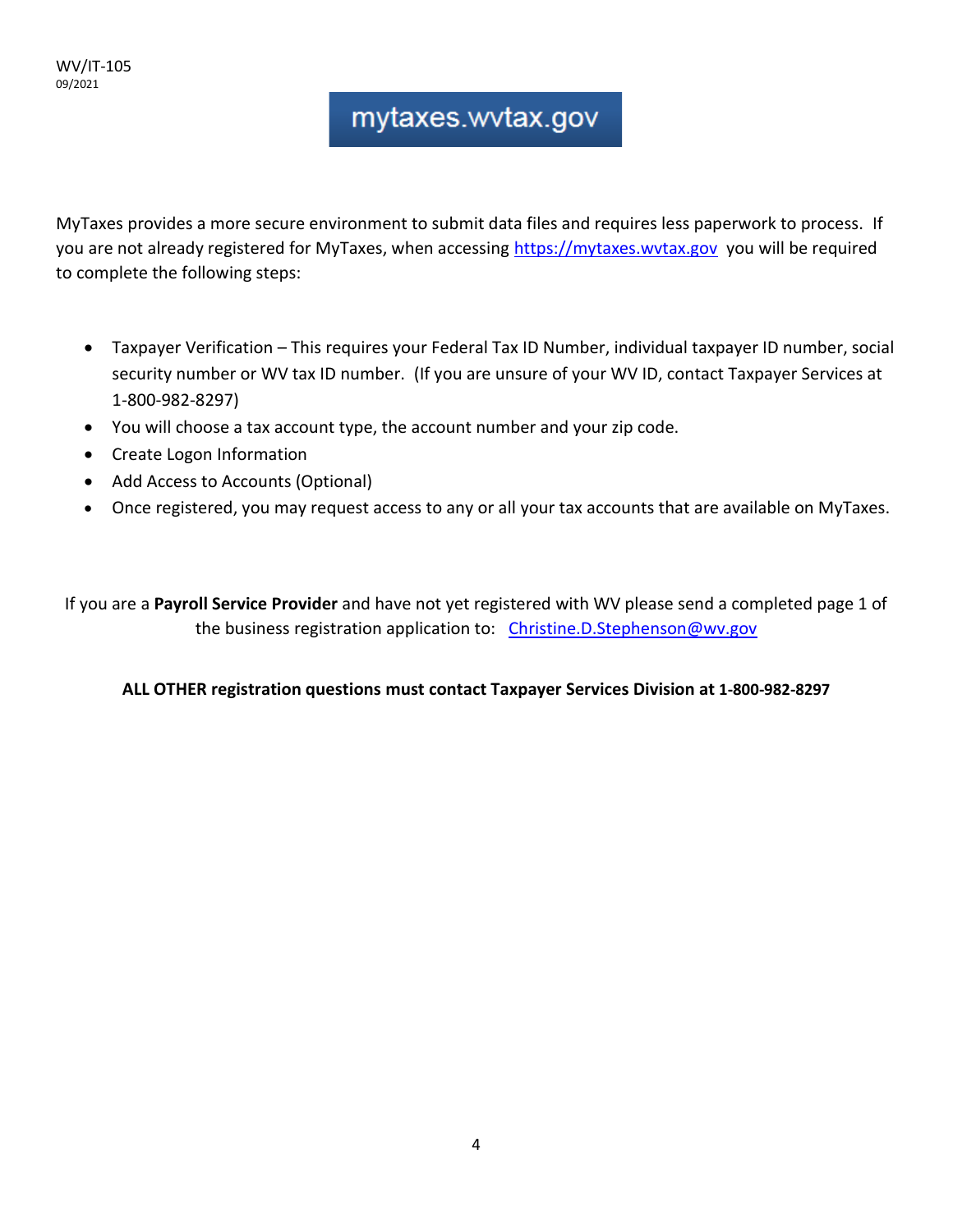WV/IT-105 09/2021

#### **Record Format**

- Fixed File Length of 512 bytes per SSA
- Character Set must be ASCII
- Record delimiter must be carriage return and line feed
- All non-numeric data must be uppercase

#### **Record Delimiter**

A Record delimiter must follow each record in the file except for the last record. The record delimiter must consist of two characters, carriage return and line feed (CR/LF).

Make sure each record is exactly 512 characters by adding spaces at the end as needed. The carriage return and the line feed character must be placed in positions 513 and 514, respectively.

#### \* **DO NOT Place a record delimiter before the first record**

\* **DO NOT Place more than one record delimiter i.e., more than one carriage return / line- feed combination, following a record** 

\* **DO NOT Place record delimiters after a field within a record**.

#### **Required Record Sequence**

| <b>Code RV</b> |   | <b>Total Record</b>         | <b>REQUIRED for WV</b> |
|----------------|---|-----------------------------|------------------------|
| Code RT        |   | <b>Total Record</b>         | <b>REQUIRED</b>        |
| Code RS        |   | <b>State Record</b>         | <b>REQUIRED for WV</b> |
| Code RW        | - | <b>Employee Wage Record</b> | <b>REQUIRED</b>        |
| Code RE        |   | <b>Employer Record</b>      | <b>REQUIRED</b>        |
| Code RA        |   | Submitter Record            | <b>REQUIRED</b>        |

NOTE: *Blank Fill to achieve the correct file length of 512*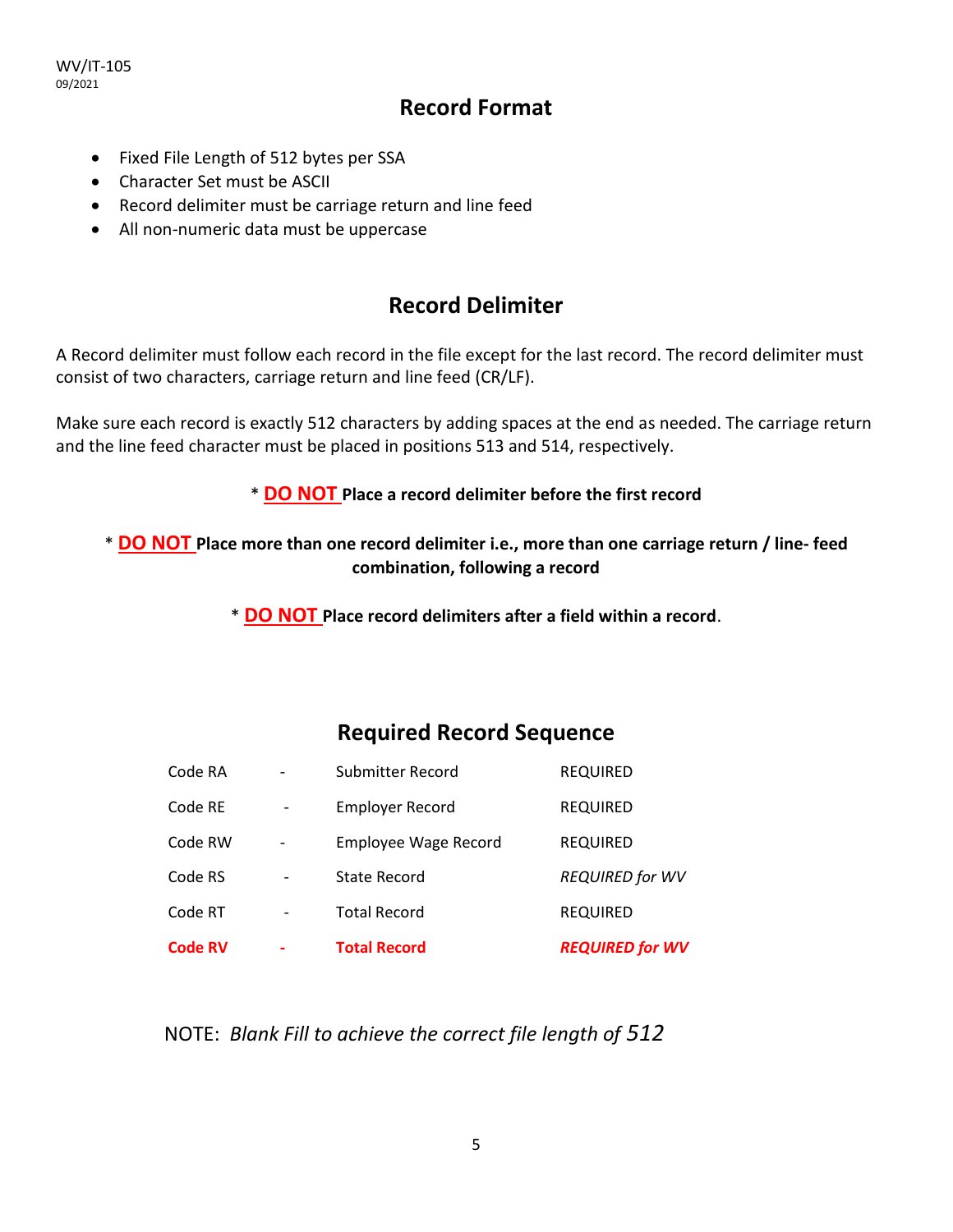### **Code RS - State Record (Employee Information) \* REQUIRED \***

| Location  | <b>Field</b>                     | Length         | <b>Specification</b>                                 |
|-----------|----------------------------------|----------------|------------------------------------------------------|
| $1 - 2$   | Record Identifier                | $\overline{2}$ | Required. Enter "RS"                                 |
| $3 - 4$   | <b>State Code</b>                | $\overline{2}$ | Required. Enter "54". cannot be "WV"                 |
| $10 - 18$ | <b>Social Security Number</b>    | 9              | cannot be 000, 111, 999, etc.                        |
|           |                                  |                | Must send paper if no SSN assigned                   |
| 19-33     | <b>First Name</b>                | 15             |                                                      |
| 34-48     | Middle Name or Initial           | 15             |                                                      |
| 49-68     | Last Name                        | 20             |                                                      |
| 248-267   | <b>Employer Account Number</b>   | 20             | Use 9 digit FEIN. Left Justify. No spaces or dashes. |
| 274-275   | <b>State Code</b>                | $\overline{2}$ | Required. Enter "54". cannot be "WV"                 |
| 276-286   | <b>State Taxable Wages</b>       | 11             | Required. Currency. Right Justify, Zero Fill         |
| 287-297   | <b>State Income Tax Withheld</b> | 11             | Required. Currency. Right Justify, Zero Fill         |
|           |                                  |                |                                                      |

298-512 Blank Filled

*The carriage return and the line feed character must be placed in positions 513 and 514, respectively.*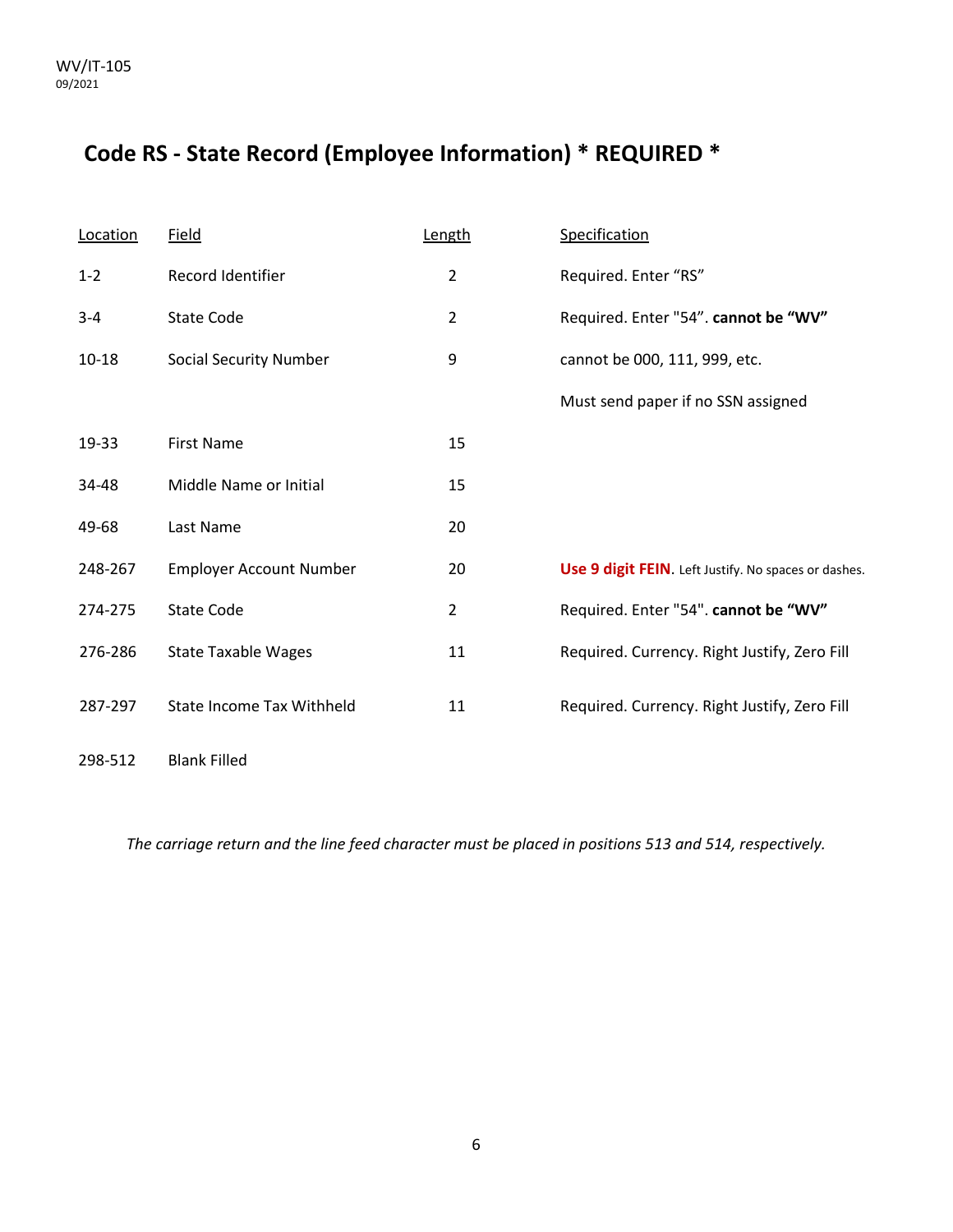#### **Code RV – State Record (WV/IT-103) \*REQUIRED\***

| $1 - 2$   | Record Identifier                    | $\overline{2}$ | Required. Enter "RV"                              |
|-----------|--------------------------------------|----------------|---------------------------------------------------|
| $3 - 4$   | <b>State Code</b>                    | $\overline{2}$ | Required. Enter "54"                              |
| $5 - 11$  | Form Identification                  | 7              | Required. Enter "WVIT103". Omit hyphen.           |
| $12 - 15$ | <b>Tax Year</b>                      | 4              | Required. Enter "2021"                            |
| 16-24     | <b>FEIN</b>                          | 9              | Required. Numeric. Omit hyphen.                   |
| $25 - 32$ | WV 8 digit account number            | 8              | Required. Numeric. Omit hyphen.                   |
| 33-44     | First Quarter Tax Due                | 12             | Required. Whole Dollars. Right Justify, Zero Fill |
| 45-56     | Second Quarter Tax Due               | 12             | Required. Whole Dollars. Right Justify, Zero Fill |
| 57-68     | <b>Third Quarter Tax Due</b>         | 12             | Required. Whole Dollars. Right Justify, Zero Fill |
| 69-80     | Fourth Quarter Tax Due               | 12             | Required. Whole Dollars. Right Justify, Zero Fill |
| 81-92     | TOTAL Tax Due for the year           | 12             | Required. Whole Dollars. Right Justify, Zero Fill |
| 93-104    | Number Of Tax Statements Transmitted | 12             | Required. Numeric. Right Justify, Zero Fill       |
| 105-116   | <b>Total Tax Withheld</b>            | 12             | Required. Whole Dollars. Right Justify, Zero Fill |
| 117-512   | Filler                               | 395            | Zero or Blank Fill.                               |

*The carriage return and the line feed character must be placed in positions 513 and 514, respectively.*

#### NOTE: The money fields in this RV record differ from the standard EFW2 RS record money fields.

Round and use whole dollars only! Ex:  $$950.75 = 951$ *DO NOT ENTER 95100*

Records and fields not specifically mentioned may be considered optional. It is your responsibility to resubmit corrected files in an acceptable format within 45 days. However, the original submission is considered a timely filing if it was postmarked by January 31. You must keep a copy, or be able to reconstruct the data, for 5 years after the due date of the report.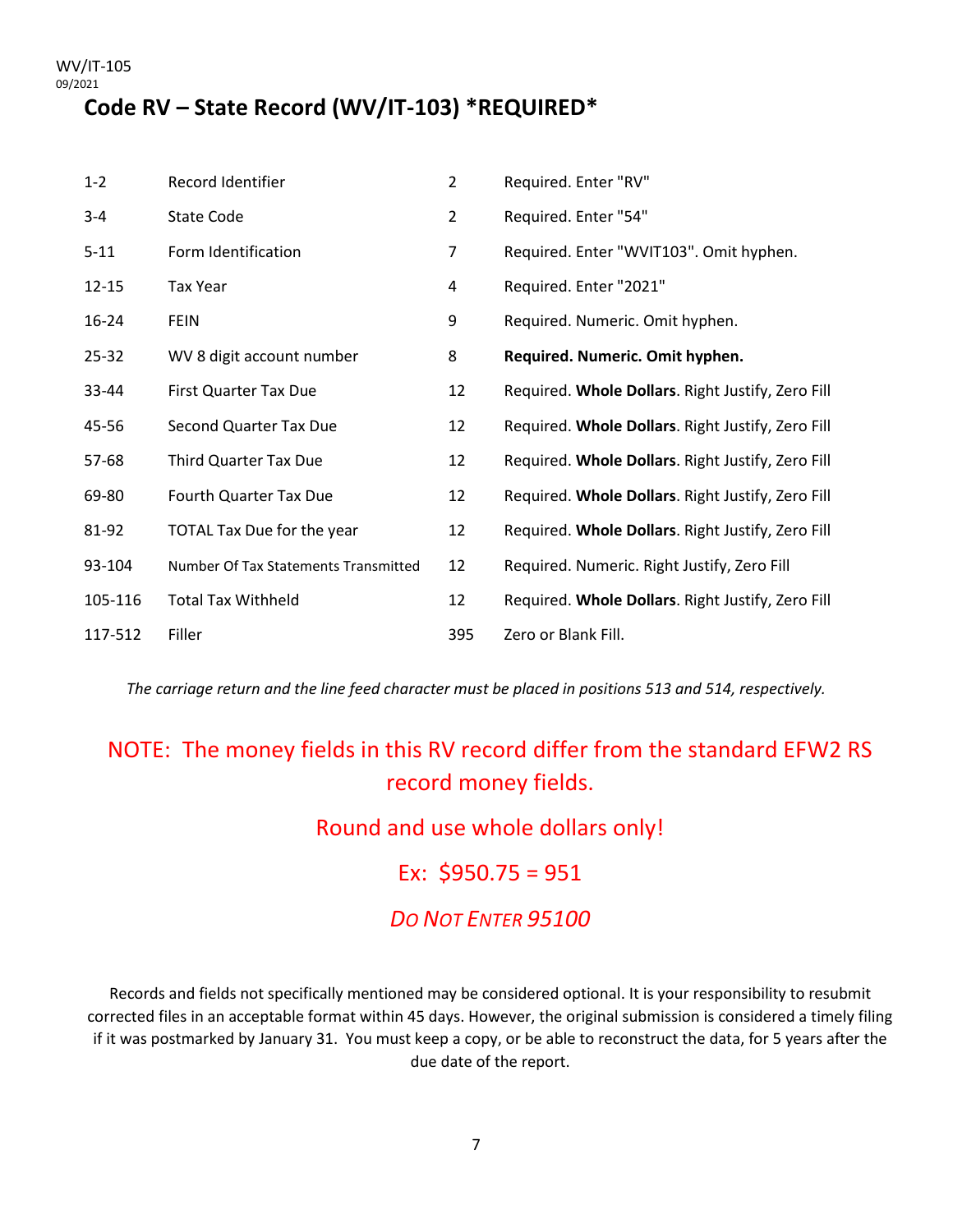#### WV/IT-105 09/2021 **Requirements for splitting large files**

There is a file submission constraint allowing a maximum of 30,000 RW - Employee Wage Records and 30,000 RS – State Wage Records. Therefore, any file resulting in more than either 30,000 RW or 30,000 RS records must be split into smaller files. Each of the split files must contain the following required record types and follow the specifications for the EFW2 format unless otherwise specified in this West Virginia specification book.

1 RA Record - Submitter Record (required)

• Must be the first data record on each split file

1 or more RE Record - Employer Record (required)

- The first RE record must follow the RA record in each split file
- Following the last RS record for the employer, create an RT and RV record and then either the:
	- o RE Record for the next employer in the split file submission; or
	- o RF record if this is the last report in the split file submission

1 or more RW Record - Employee Wage Record (required)

- Following each RE record, include the RW and RS records for that RE record
- There is a file size constraint allowing a maximum of 30,000 RW records per file submission; If you do not split files allowing 30,000 or less RW records per file, your submission will error and not be processed

1 or more RS Record - State Wage Record (required)

- There is a file size constraint allowing a maximum of 30,000 RS records per file submission; If you do not split files allowing 30,000 or less RS records per file, your submission will error and not be processed
- The RS Record should follow the related RW Record
- If there are multiple Wage Records for an employee, include each State Wage Record for the employee immediately after the related RW Record

1 or more RT Record - Total Record (required)

- 1 RT Record must be generated for each RE Record within each split file
- If you are splitting the file and multiple files include RS records for the same employer, the totals on the RT Record should represent the total for the individual split file submission in which it is contained. This will be a partial total for the employer.

1 or more RV Record - State Total Record (required)

- The RV Record must be generated for each RE Record within each split file
- If you are splitting the file and multiple files include RS records for the same employer, the totals on the RV Record should represent the total for the employer across split file submissions. The RV Record represents the WV/IT-103 and will result in duplicate RV Records for the same employer (1 for each split file that contains RS records for that employer). However, the system will file the WV/IT-103 once for each employer, even though multiple RV Records will be received.

1 RF - Final Record (required for split files)

- Must be the last record on the split file
- Must appear only once on each split file
- Must contain the total number of RW records on the split file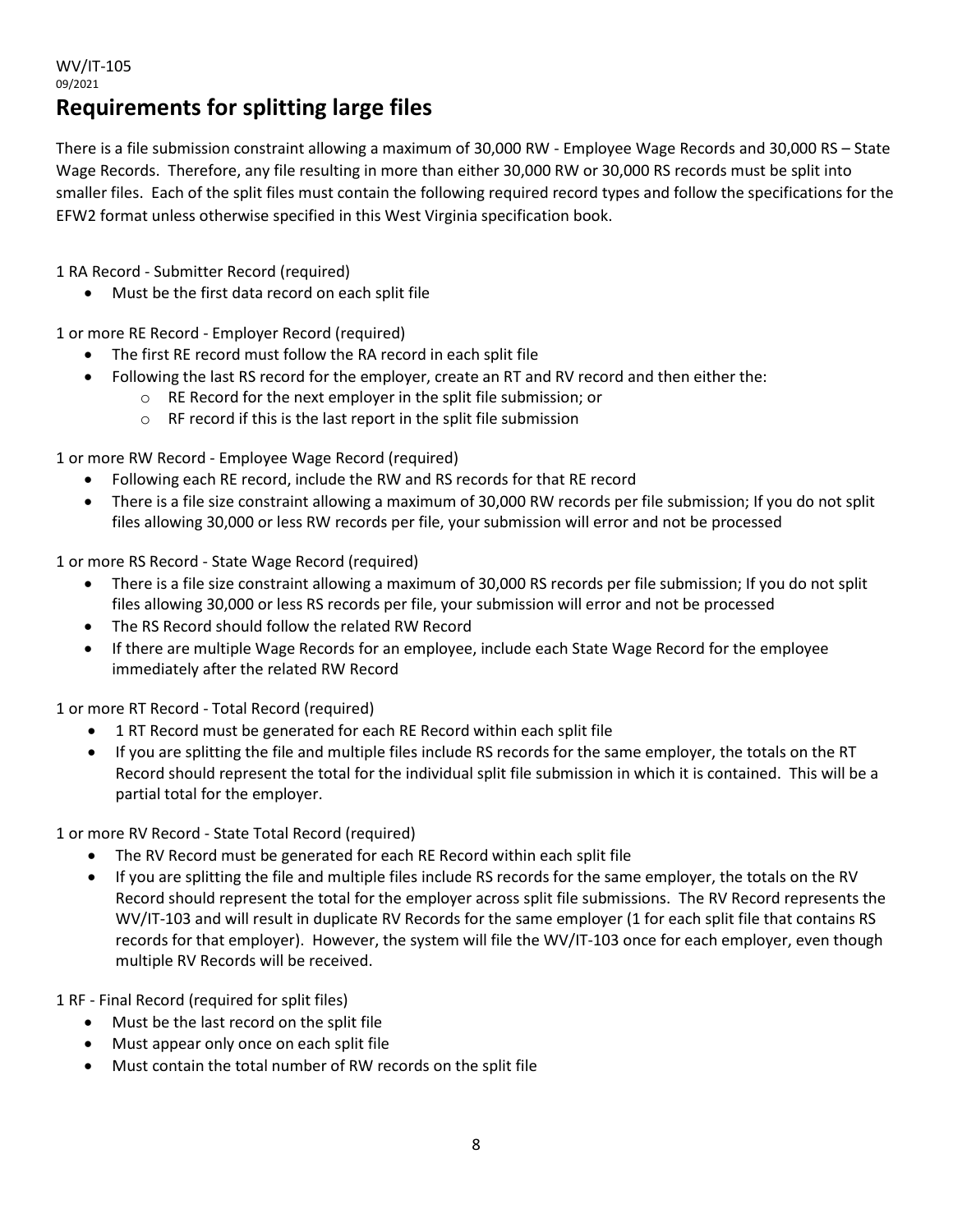## **How do I Import a W-2 file?**

- Select the **Submit W-2** hyperlink (to the right)
- Select **IMPORT** button (top right corner)
- Select Browse to locate your W-2 file
- Choose the file you want to import, **Select Open**
- Select **IMPORT** button click only once as large files may take a minute to import. Only one file may be imported per submission
- Once file is imported, the gray boxes will populate the number of Employers and Employees in the file.
- Click **NEXT** (lower right) to view your file data on the screens
- Once you've viewed all the data, the **SUBMIT** button will be available (lower right)
- Enter your password and **OK**
- You will receive a confirmation number

*NOTE: If there are errors detected, you will be unable to proceed until they are resolved.* 

*Any corrections needed must be made within the actual file, not on screen.* 

## **Manually Enter W-2's**

\*\*\* Required Fields are designated by tiny orange triangle in the upper Left corner \*\*\*

- Select the **Submit W-2** hyperlink (to the right)
- Select **Checkbox** to manually input W-2 forms, click **Next** (lower right)
- Type the 4 digit **Tax Year** in the last box of the prepopulated Employer Record, click **Next** *(Note: This page is prepopulated with the business name/address as you are registered in our system)*
- Enter the Employees SSN and other required fields (delivery address is NOT required)
	- o You may either click **Next** to enter their wage data or remain on this page and enter all employees at one time then proceed to the wage data entry by clicking **Next**.
- Once all employees wage data is entered, click **Next** (lower right)
- You may now view each employee W-2 by **clicking the View W-2 circle**, then choosing the **View W-2 hyperlink next to it**
- You now have the option to **SUBMIT** (lower right)
- Enter your password and select **OK**
- You will receive a confirmation number

*NOTE: You may SAVE at any point during entry and return later to Edit Submission then Submit.*